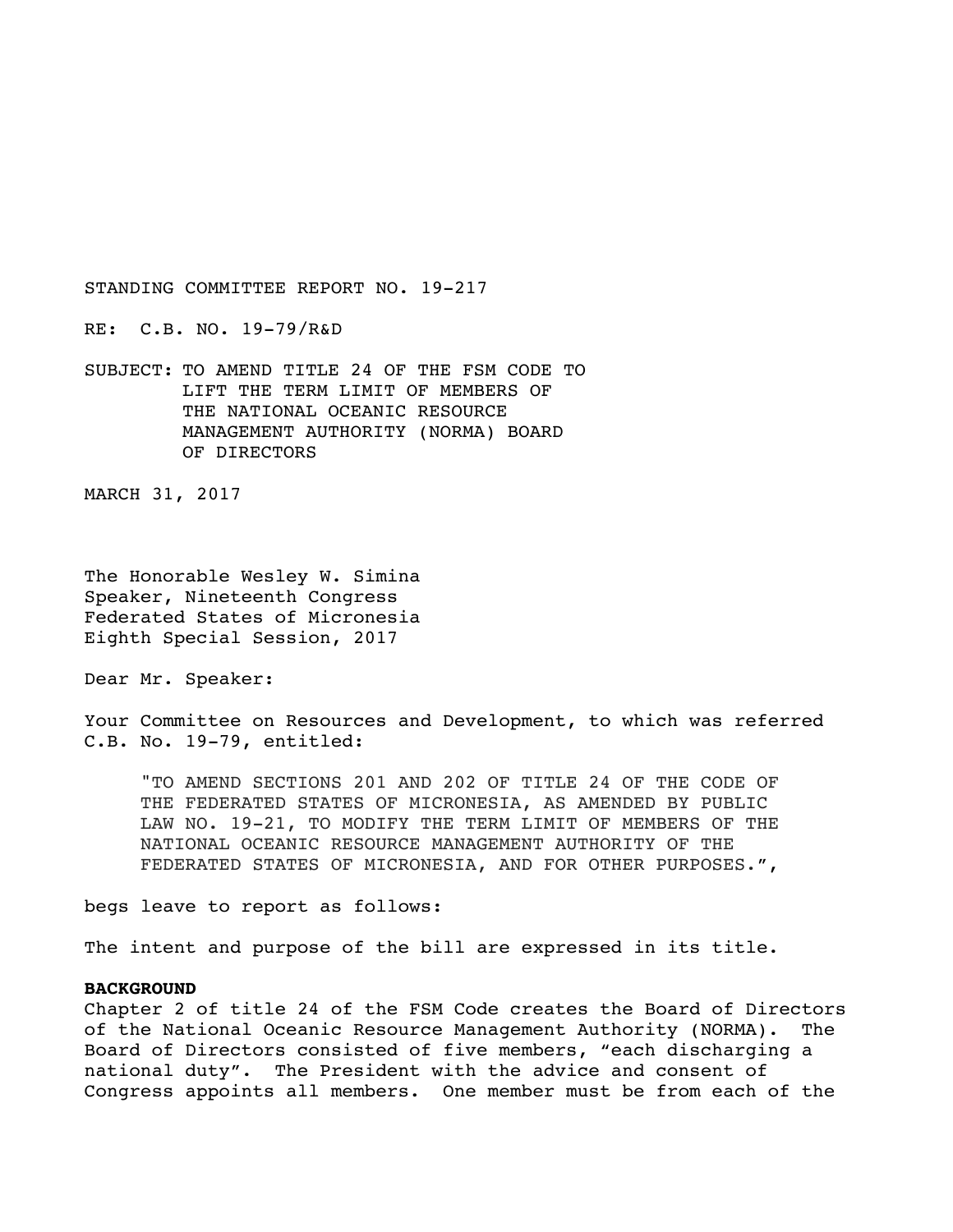RE: C.B. NO. 19-79/R&D

SUBJECT: TO AMEND TITLE 24 OF THE FSM CODE TO LIFT THE TERM LIMIT OF MEMBERS OF THE NATIONAL OCEANIC RESOURCE MANAGEMENT AUTHORITY (NORMA) BOARD OF DIRECTORS

MARCH 31, 2017

FSM States and be nominated "in consultation" with the respective Governor. The President nominates the national representative with the advice and consent of Congress. Subsection 201(c) of title 24 of the FSM Code explicitly stated, "No member shall be appointed for more than two consecutive terms after the effective date of this Act". Hence, the term of sitting members is two consecutive terms.

C.B. No. 19-79 is to modify the term limit of members of the Board and to allow a member of the Board of Director of NORMA to continue serving on the Board with no term limit.

## **Public Hearings:**

A series of public hearings on C.B. No. 19-79 were held in each of the states. On February 6, 2017, your Committee held a public hearing in Kosrae State. Chairman David W. Panuelo chaired the hearing. Other members present were Vice Chairman Alik L. Alik, Senators Paliknoa K. Welly and Esmond Moses. Also in attendance were Assistant Attorney General Johnson Asher, Deputy Director of NORMA Mathew Chigiyal, Program Manager for the Division of Quarantine John Wichep and Program Manager for the Division of Trade and Investment Florian Yatilman.

At the Kosrae hearing, witnesses expressed their strong support on the bill. One of the recommendations was that the language of the bill on page 3, line 9 where it reads: "a term of two years, with possible reappointment for an additional two-year term" should be replaced with "four year, with possible reappointment". The rationale behind this recommendation was that the members serve under the pleasure of the President and shall continue to serve within the four years of his administration. Your Committee noted the recommendation during the hearing in Kosrae State.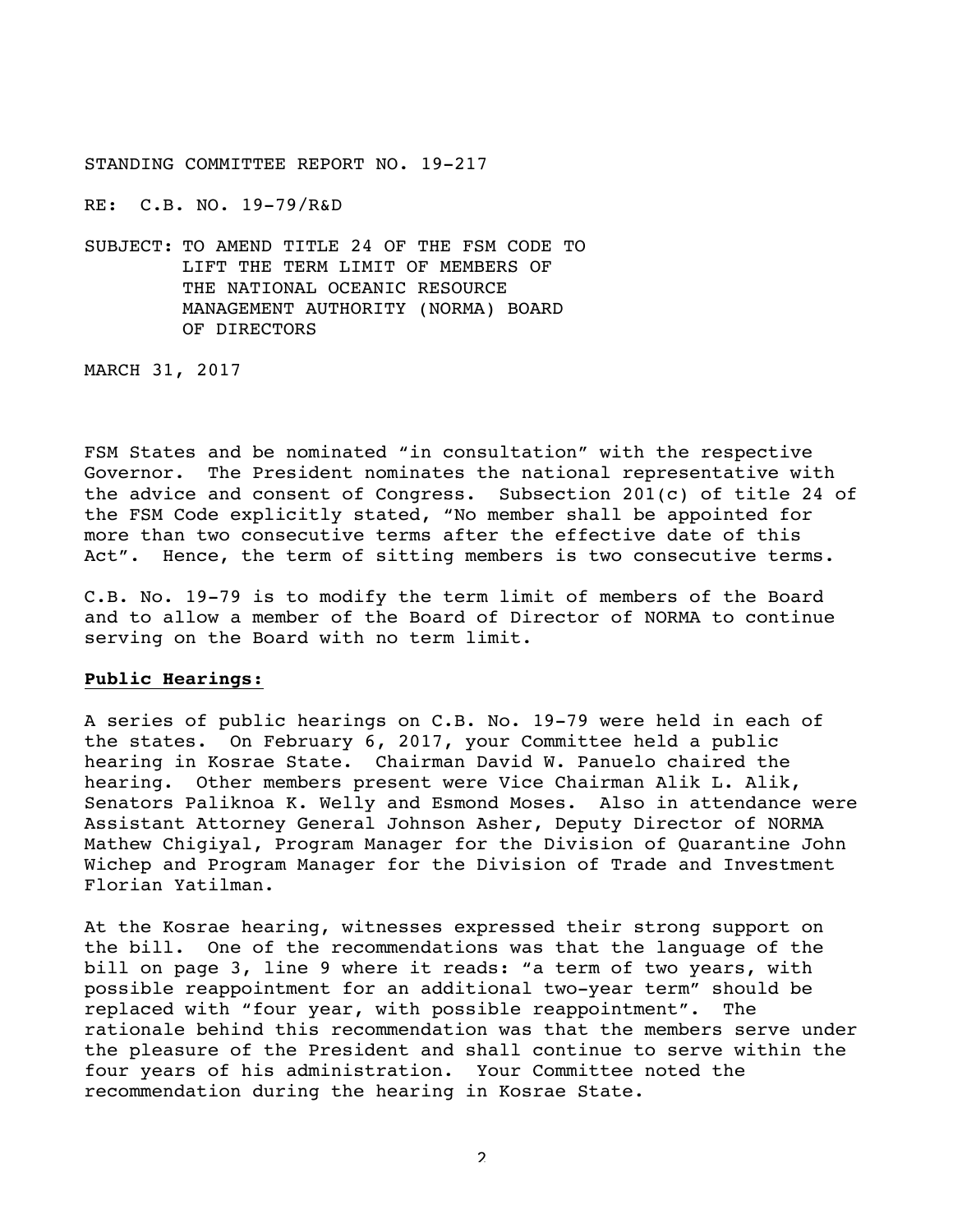RE: C.B. NO. 19-79/R&D

SUBJECT: TO AMEND TITLE 24 OF THE FSM CODE TO LIFT THE TERM LIMIT OF MEMBERS OF THE NATIONAL OCEANIC RESOURCE MANAGEMENT AUTHORITY (NORMA) BOARD OF DIRECTORS

MARCH 31, 2017

On March 9, 2017, your Committee held a public hearing on the bill in Yap State. Vice Chairman Alik L. Alik chaired the hearing. Also in attendance were Assistant Attorney General Johnson Asher, Deputy Director of NORMA Mathew Chigiyal and Program Manager for the Division of Trade and Investment Florian Yatilman.

During the discussion of C.B. No. 19-79, your Committee informed the leadership that essentially the intent of the bill is to enable continuity of the members of the Board of NORMA. Two consecutive terms has created some difficulties for the Board because NORMA has extensive and complicated responsibilities involving both planning and negotiations. With a two year term limit, NORMA would be denied the benefit of a more experienced Board and would spend too much time orienting new members. The leadership of Yap State expressed its support and recommends the passage of the bill.

On March 16, 2017, your Committee held a public hearing on the bill in Chuuk State. Vice Chairman Alik L. Alik chaired the hearing. Other members include Chairman Isaac V. Figir, Senator Robson U. Romolow and you, Speaker Wesley Simina. Also in attendance were Assistant Attorney General Johnson Asher, Deputy Director of NORMA Mathew Chigiyal and Program Manager for the Division of Trade and Investment Florian Yatilman.

During the discussion on the bill, the leadership of Chuuk State recommended the increase in the number of Board members from five to seven members. The recommendation was based on the idea more heads would enhance the function and responsibilities of the Board. Your Committee took note of the recommendation from the leadership.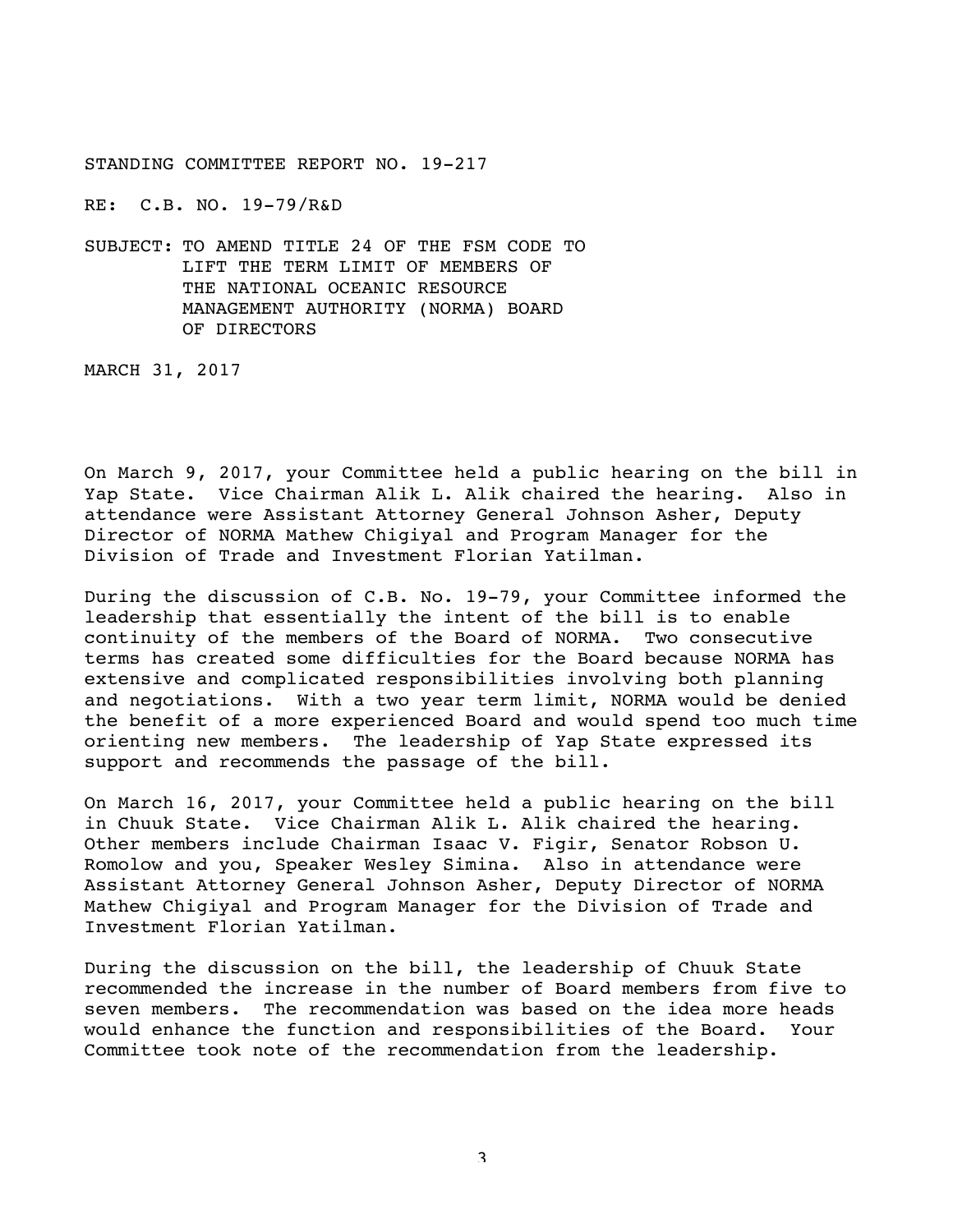RE: C.B. NO. 19-79/R&D

SUBJECT: TO AMEND TITLE 24 OF THE FSM CODE TO LIFT THE TERM LIMIT OF MEMBERS OF THE NATIONAL OCEANIC RESOURCE MANAGEMENT AUTHORITY (NORMA) BOARD OF DIRECTORS

MARCH 31, 2017

On March 27, 2017, your Committee held a public hearing on the bill in Pohpei State. Chairman David W. Panuelo chaired the hearing. Other members of Congress were Senators Ferny S. Perman, Esmond B. Moses and Joseph J. Urusemal. Also in attendance were the Executive Director of NORMA Eugene Pangelinan, the Deputy Director of NORMA Mathew Chigiyal, the Program Manager for the Division of Trade and Investment Florian Yatilman and the Program Manager for the Division of Quarantine John Wichep.

During the discussion, the leadership was informed that the term limit created some difficulties for the Board. For instance, the Board sometimes find itself without a quorum because of the requirement that review process in the form of the advice and consent requirement for appointments and reappointments.

Another issue that the leadership of Pohnpei suggested was to transfer the confirmation power of members to the state. Your Committee informed the leadership that since each member discharging a national duty, even though they represented the states, they cannot advocate the interests of their states.

It was the position of NORMA that members of the Board should be knowledgeable of NORMA's responsibilities and issues. With the term limit, NORMA has observed that the rate at which a new member gains experience is slower. Thus, the term limit should be repealed.

With regard to the six month limit on the period a sitting member may continue to exercise the powers and duties of membership after expiration of a term, Mr. Pangelinan perceived this as a problem. He stated that with the six month limit, the Board may find itself without a quorum. Consequently, this prolongs the negotiations on some fisheries access agreements.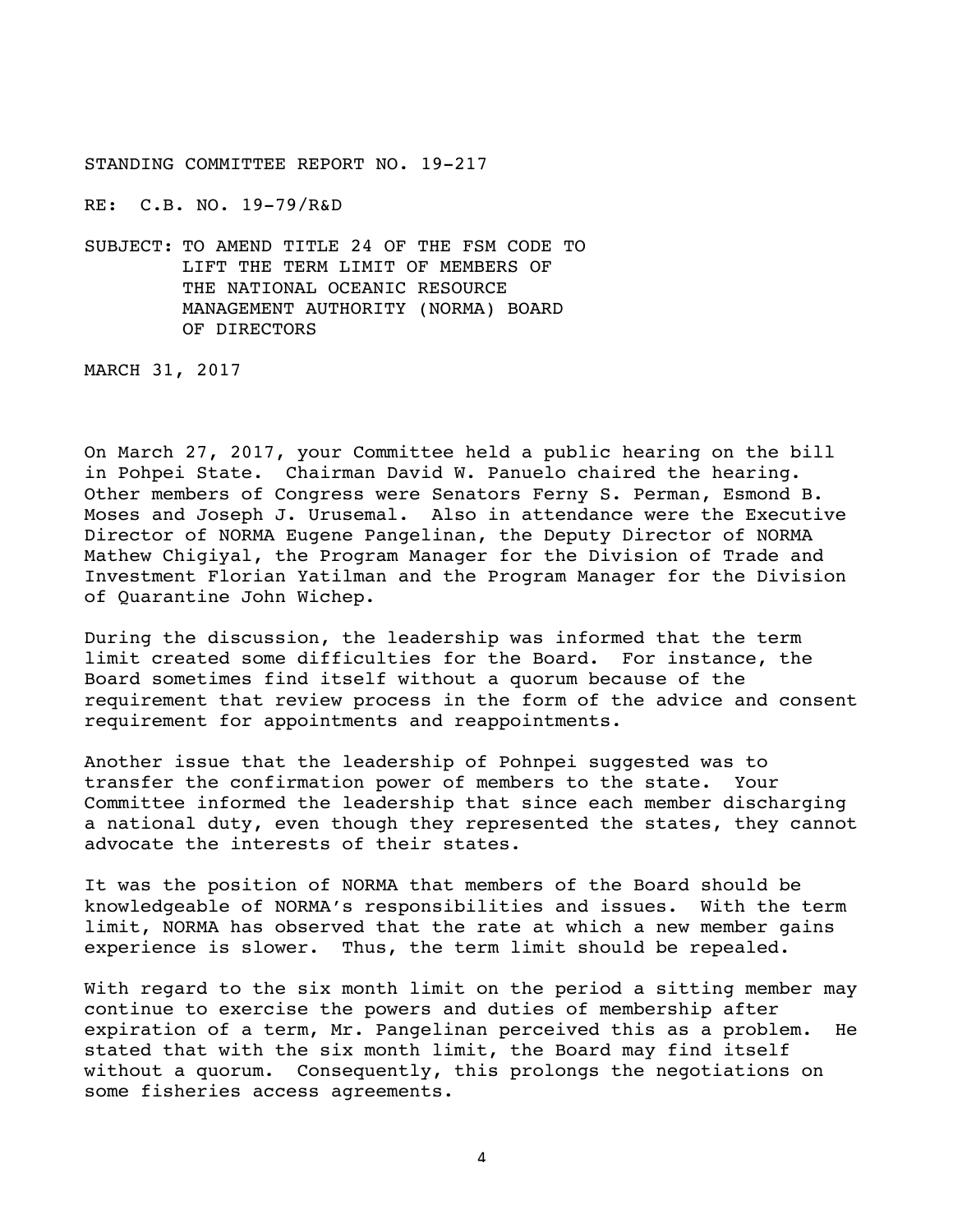RE: C.B. NO. 19-79/R&D

SUBJECT: TO AMEND TITLE 24 OF THE FSM CODE TO LIFT THE TERM LIMIT OF MEMBERS OF THE NATIONAL OCEANIC RESOURCE MANAGEMENT AUTHORITY (NORMA) BOARD OF DIRECTORS

MARCH 31, 2017

Your Committee would like to offer the following amendments as follows:

- 1. Page 3, lines 9, delete "a term of two years" and insert "four years", and also delete "for".
- 2. Page 3, line 10, delete "an additional two-year term".
- 3. Page 3, lines 20 and 21, reinstate "the date of the first meeting of the Authority following".
- 4. Page 3, lines 23 and 24, reinstate "or for a period of six months, whichever is less".

## **Recommendations of your committee**

Your Committee on Resources and Development is in accord with the intent and purpose of C.B. No. 19-79 and recommends its passage on First Reading and that it be placed on the Calendar for Second and Final Reading in the form attached hereto as C.B. No. 19-79,C.D.1.